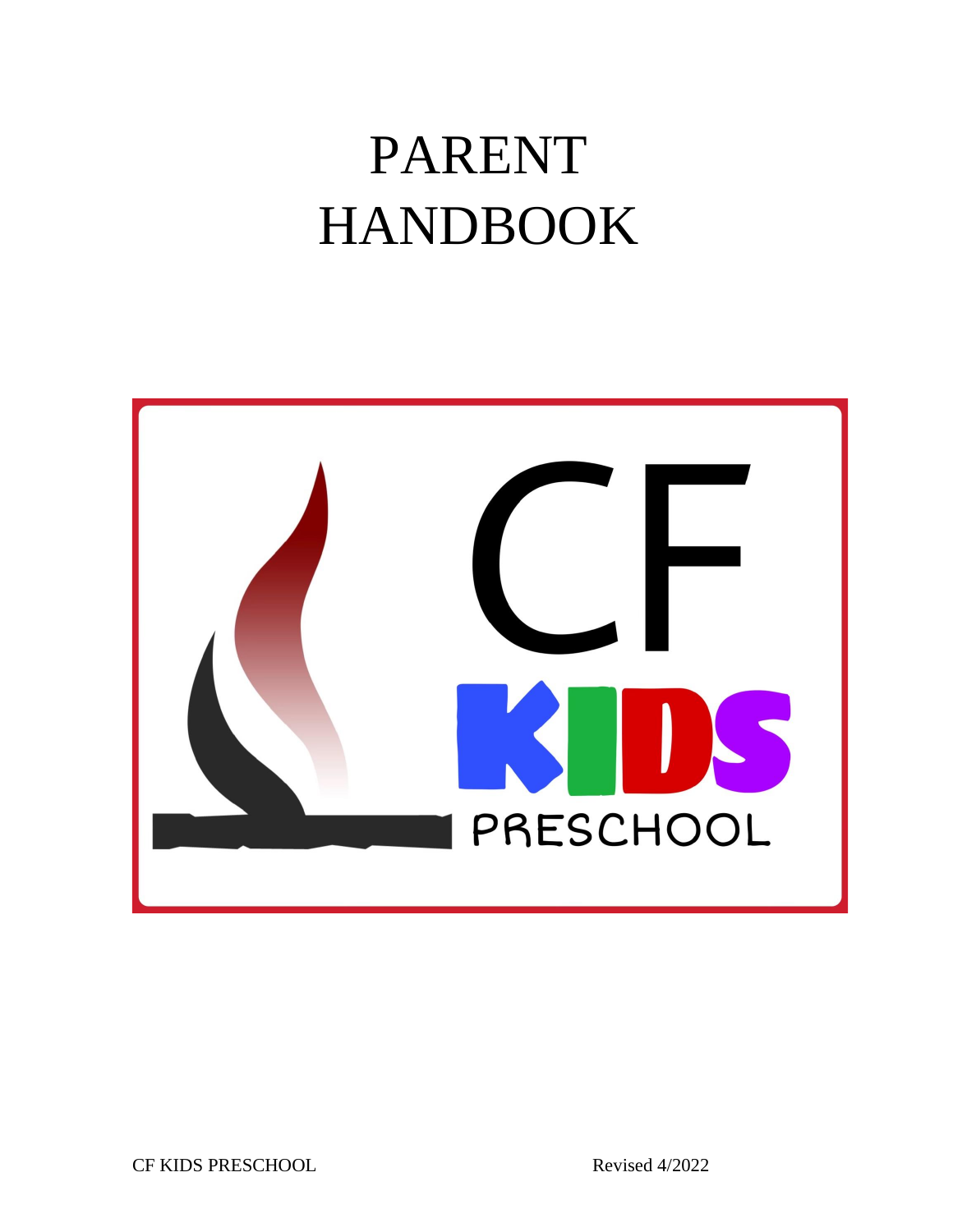#### **Table of Contents**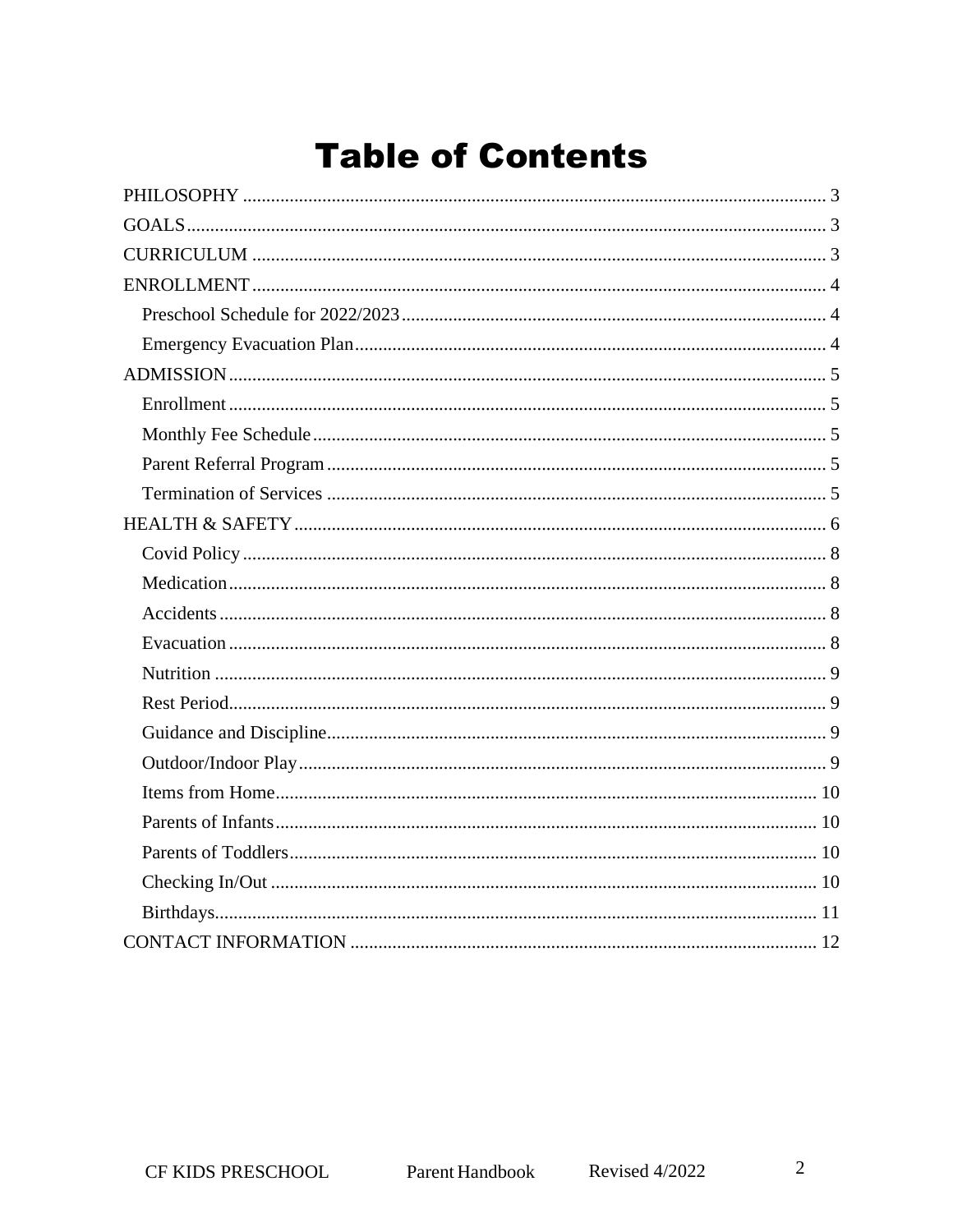# <span id="page-2-0"></span>PHILOSOPHY

Jesus said in Matthew 19:14 "Let the little children come to me, and do not hinder them, for the kingdom of heaven belongs to such as these." We believe all children are special and fearfully and wonderfully made in the image of God. Therefore, with great care we will seek to facilitate and nurture their individual needs and abilities to help see them grow towards a brighter future. CF Kids Preschool offers a quality program for infants, toddlers, and preschoolers. We provide a faith-based, educational, safe, loving, and fun environment for children to learn and grow in a positive manner.

#### <span id="page-2-1"></span>GOALS

CF Kids Preschool strives to meet these goals for each child:

- 1. Provide a safe, comfortable, Christian environment for early learningand growth processes.
- 2. Offer a curriculum that encourages social, emotional, physical and intellectual growth.
- 3. Teach the child to relate to others, to value friendship, and to respect all people.
- 4. Help each child learn to develop self-discipline and independence and to deal with his/her emotions in an appropriate manner.
- 5. Provide a well-balanced schedule of activity and quiet times.

# <span id="page-2-2"></span>CURRICULUM

Each child participates daily in periods of academic learning, faith- based learning, weekly chapel time, individual play, outdoor play, and quiet times. All activities are developmentally appropriate and meet each child's physical, emotional, social, and cognitive needs. The imagination and curiosity of every child is valued.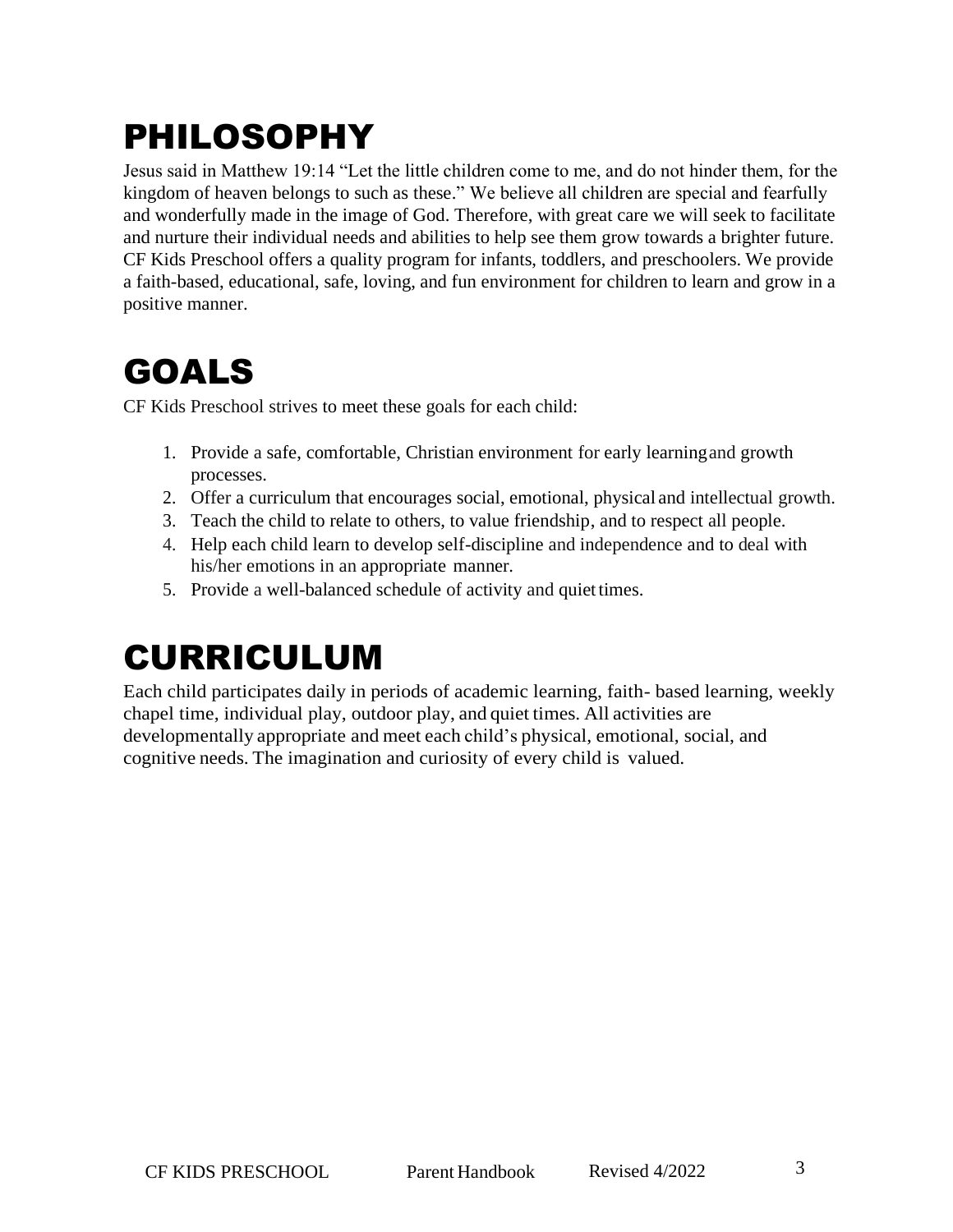#### <span id="page-3-0"></span>ENROLLMENT

CF Kids Preschool is licensed to accommodate 96 children. We accept children between the ages of 6 months and 4 years. The Preschool operates from 8:30 a.m. to 2:30 p.m. Monday thru Friday, subject to the closing schedule below.

#### <span id="page-3-1"></span>Preschool Schedule for 2022/2023

CF Kids Preschool will follow the NISD schedule and will be revised in October of each year for following year.

| Staff development            | <b>August 15-19</b> |
|------------------------------|---------------------|
| First day of school          | August 22           |
| Labor Day                    | September 5         |
| Thanksgiving                 | November 21-25      |
| Christmas                    | December 19-30      |
| MLK day                      | January 16          |
| <b>Spring Break</b>          | <b>March 13-17</b>  |
| Good Friday                  | April 7             |
| <b>Battle of the Flowers</b> | April 28            |
| Memorial Day                 | May 29              |
| <b>Summer Break</b>          | June 5-August 18    |

#### <span id="page-3-2"></span>Emergency Evacuation Plan

In the unlikely event that CF Kids Preschool must evacuate to a different location, parents will be notified immediately. The children will be taken to San Antonio Yoga Center at 11011 Shaenfield Road. Teachers will have class rosters with them and will account for all children upon stepping out of the school as well as upon arrival at the destination. This will only happen in the event of a danger in the surrounding area that threatens the school (such as a gas leak). The infant classroom will put any non-walking children into the evacuation crib to transport them safely. Each crib can accommodate 4 infants.

Each classroom has an emergency bag that contains Classroom Roster, Emergency forms, First Aid Kit, Emergency Evacuation Plan, snacks, and beverages. If it is safe to return to the preschool, we will, and parents will retrieve their children there. However, if we must remain at the Yoga Center for safety reasons, then all parents will be notified to pick the children up from the San Antonio Yoga Center.

In the case of severe weather that requires the children to be moved out of the classroom, the gathering place will be in the hallway between the classrooms.

Parents may view the Emergency Preparedness Plan Manual at the office of CF Kids Preschool during business hours. Any closures due to severe weather shall be announced by telephone and text message. We will only close in the case of severe weather if Northside Independent School District does, so listen for "NISD" closings.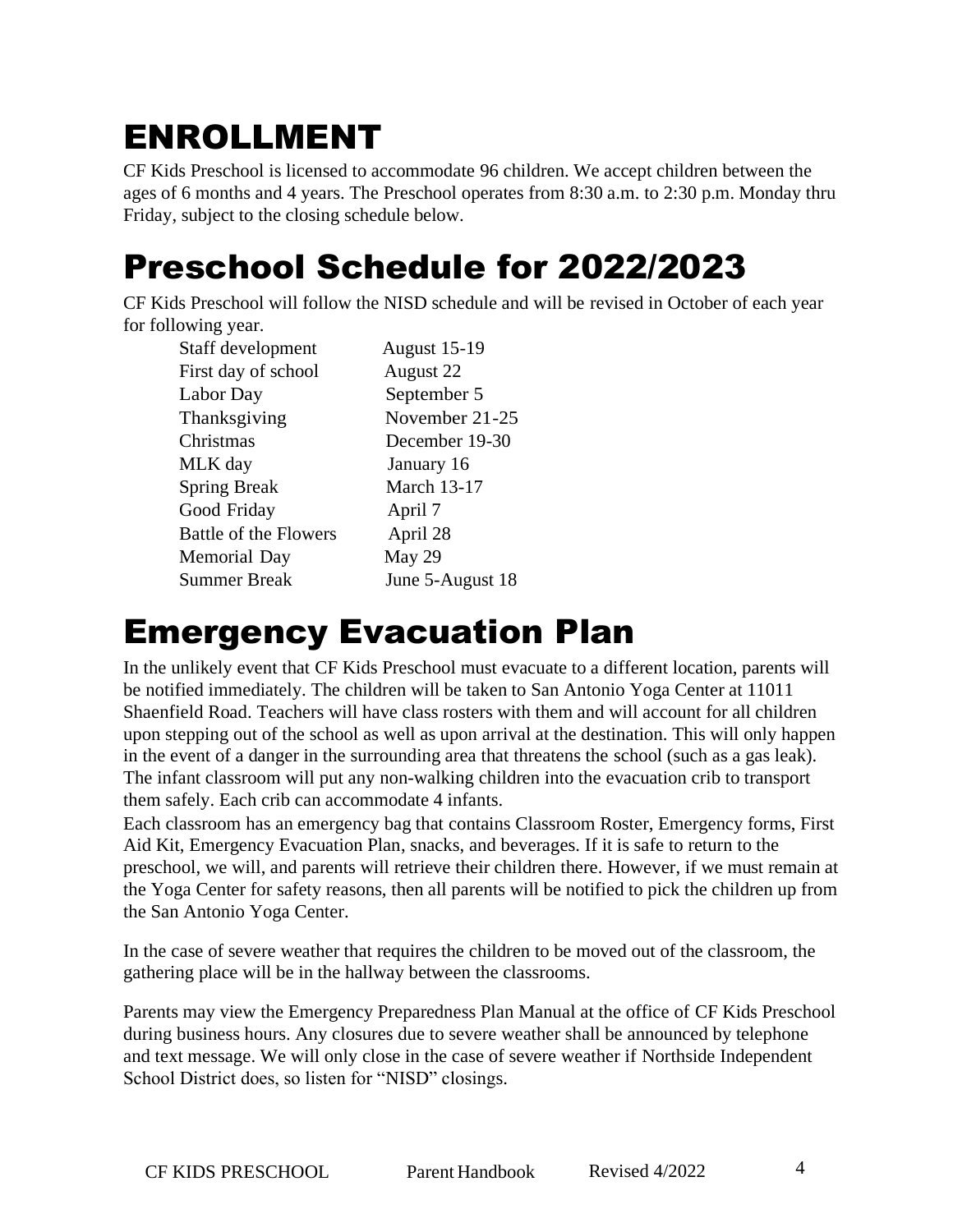# <span id="page-4-0"></span>ADMISSION

CF Kids Preschool admission policies do not discriminate against children or parents based on race, color, creed, sex or religion. A child with special needs may be accepted based on the ability of the school and the teachers to meet those needs. CF Kids Preschool is a group childcare facility and does not have sufficient staff to provide individualized care.

#### <span id="page-4-1"></span>Enrollment

To complete enrollment at the Preschool, the Director must receive the following:

- Completed Application Packet
- Health History and Up-to-Date Immunization Record
- Emergency Authorization
- Payment Agreement
- Registration Fee, annual fee of \$50
- Supply Fee, annual fee of \$200
- Safe Sleep Form (for Infants)

# <span id="page-4-2"></span>Monthly Fee Schedule

6 months - 23 months: \$ 575.00 due on the first Monday of the month 2yrs - 4 years: \$ 525.00 due on the first Monday of the month

# <span id="page-4-3"></span>Parent Referral Program

CF Kids Preschool has a program *in which you may refer our* school *to friends and family. When a friend* enrolls a *child and* mentions that you have referred our school, you*will* receive a\$25.00 discount *in* the week*that* they enroll *a child* or children. There *is* no *limit as to how many* times *you can* receive the *discount* for *your* referrals. We recognize that word of mouth is our best advertisement. We strive to do an excellent job of caring for your *child* so that you *might* refer ourschool.

# <span id="page-4-4"></span>Termination of Services

In the event that you find it necessary to cancel your child's enrollment, you must give a written and dated notice of cancellation to the Preschool Director two (2) weeks prior to such termination of services. You will be required to bring your account up to date before a notice can be accepted.

The Preschool reserves the right to dismiss any child for disruptive and/or damaging behavior. If after a period of time and conferences between the parent and Director, a child is unable to adjust to the routine of the school and is causing disruptive and/or damaging behavior to persons and/or property, the parents will be asked to remove the child and the agreement for services will be considered null and void. This policy is without regard to race/sex/creed/color/religion and is instituted so that we can ensure the children attending the school a safe and comfortable atmosphere in which to grow and develop.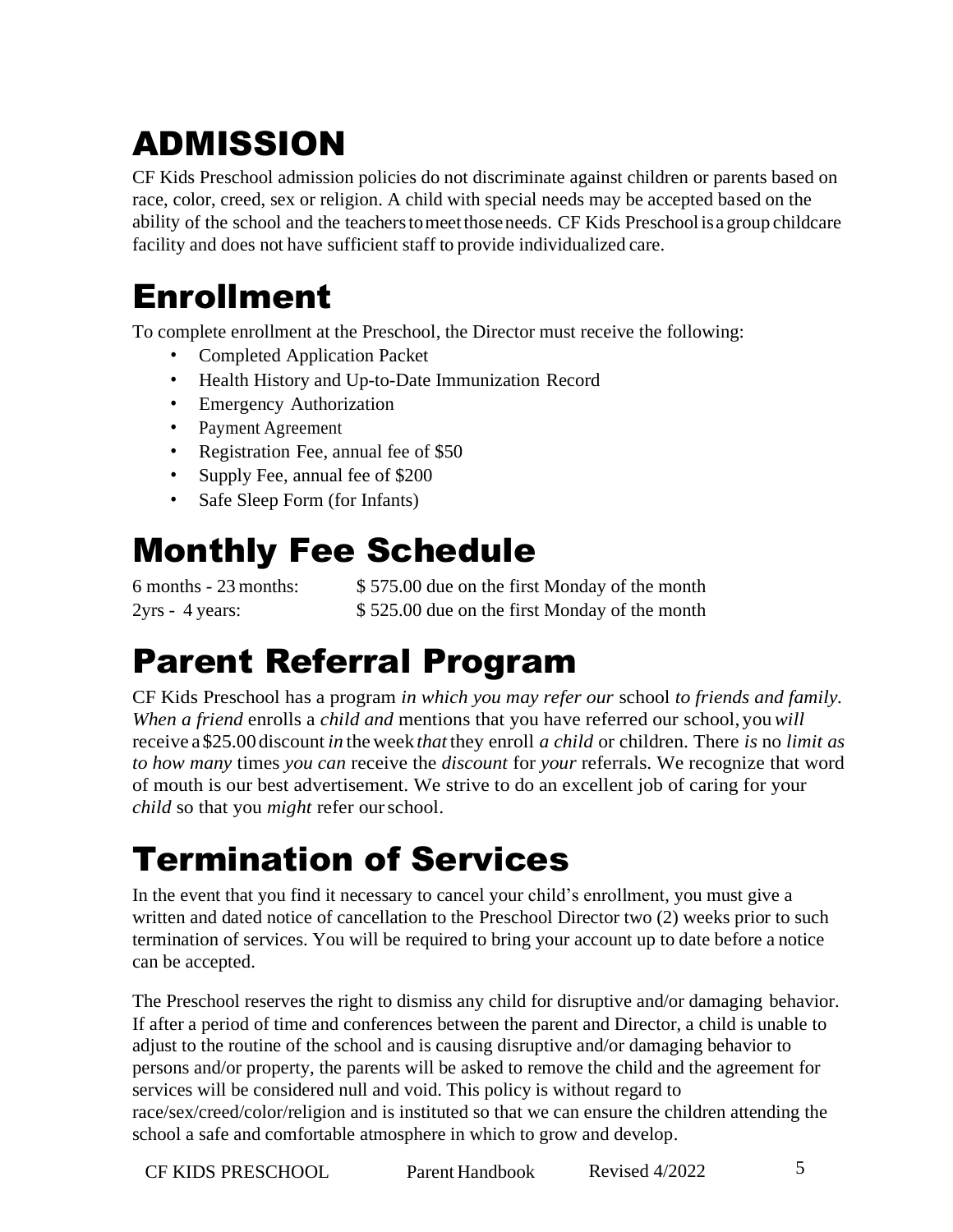# <span id="page-5-0"></span>HEALTH & SAFETY

When a child becomes ill, he/she will be isolated from the other children, and the parent will be notified to pick up the child **within the hour,** as per licensing guidelines. If the parent cannot be reached, we will contact the person indicated by you on your child's emergency care form.

A parent will be contacted to pick up a sick child when the child exhibits any of the following symptoms at the Preschool.

**FEVER:** 100.4 degrees F. or higher

**DIARRHEA:** Three (3) loose stools in one day, or two (2) in one hour.

**VOMITING:** Two (2) episodes in one day

**RASH:** that is unexplained, except for diaper rash.

**PINK EYE(CONJUNCTIVITIS):** when the eye isred orpink withwhite or yellow eye discharge. Other symptoms are matted eyelids, eye pain, and redness of the eyelid or skin surrounding the eye, among others.

**IRRITABILITY:** or listlessness, which is not consistent with the child's temperament, will be noted by the director who will call the parent. The child does not have to leave the Preschool, unless condition worsens.

If **your child** contracts **any of the following infectious** diseases he/she must be excluded until the following event for each condition.

**CHICKEN POX:** After *ALL* blisters have scabbed over.

**FEVER:** After the fever has returned to normal without the aid of fever reducing medication.

**HEAD LICE:** After one (1) complete treatment and removal of ALL nits.

**IMPETIGO:** After twenty-four (24) hours of medication.

**PINKEYE(CONJUNCTIVITIS):** Afterthechildhasbeenonmedication for twenty four (24) hours.

**RINGWORM:** After medical treatment with fungicidal ointment.

**ROTO VIRUS:** After the child has had one formed stool.

**RSV:** After the wheezing and coughing have subsided.

**SHINGLES:** After all blisters have scabbed over. (Same as Chicken Pox).

**STREP THROAT:** After the child has been on medication for twenty-four (24) hours.

**THRUSH:** After twenty-four (24) hours of medication.

Ifyour child contracts anycommunicable disease, please informthePreschool. If your child is exposed to a communicable disease while atthe Preschool, anotice will be sent.

All incidents of reportable contagious diseases will be reported to the Department of Health.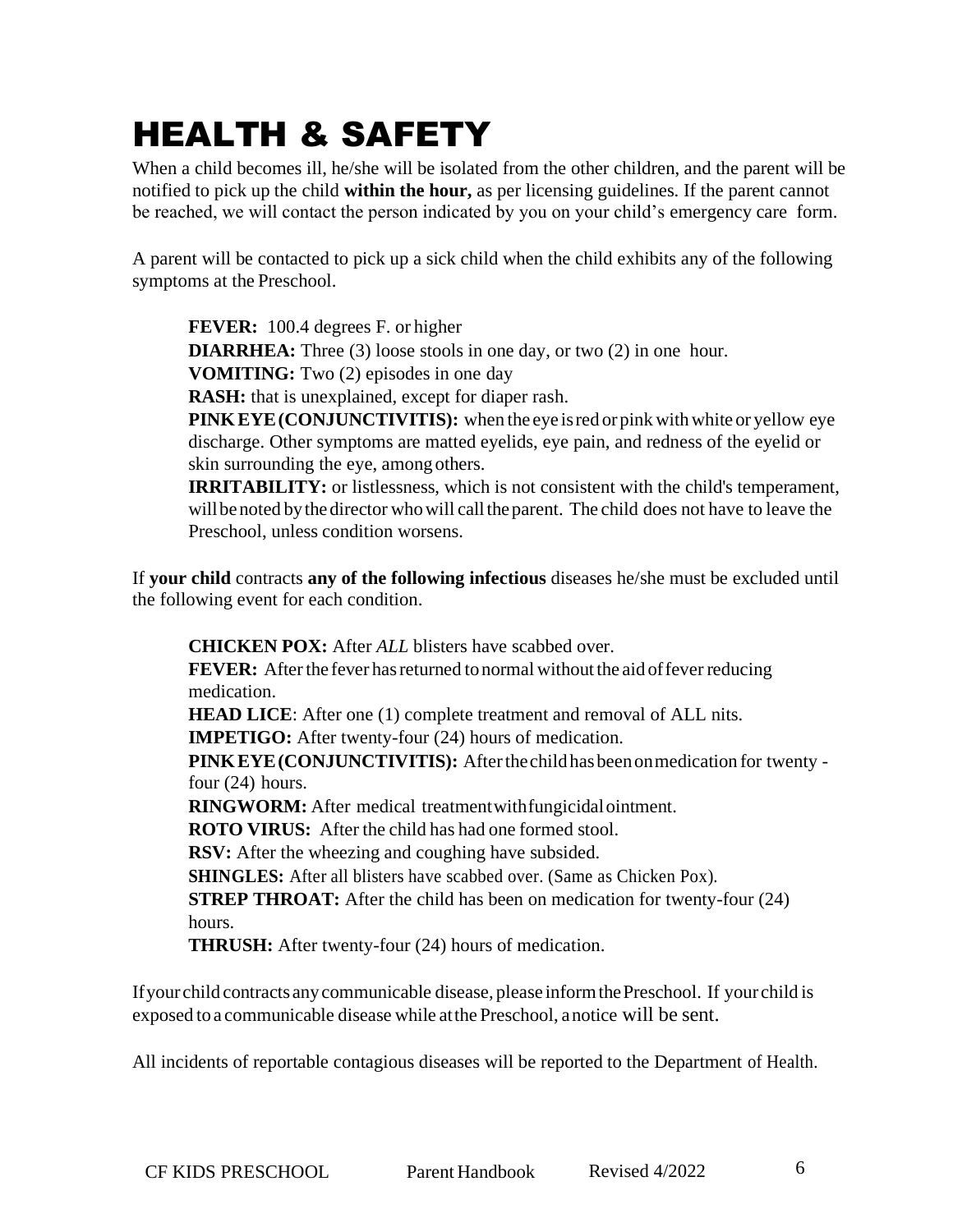#### DISEASES THAT MAYBE FOUND IN CHILDREN

Category I: Report immediately on suspicion of disease. Category II Report within three days.

Tuberculosis

| Category I                                                                                                                                                                                                                                                                                                                                                                                  | <b>Category II</b>                                                                                                                                                                                                                                                                                                                 |
|---------------------------------------------------------------------------------------------------------------------------------------------------------------------------------------------------------------------------------------------------------------------------------------------------------------------------------------------------------------------------------------------|------------------------------------------------------------------------------------------------------------------------------------------------------------------------------------------------------------------------------------------------------------------------------------------------------------------------------------|
| Diphtheria<br>E. Coli (Enterohemorrhagic)                                                                                                                                                                                                                                                                                                                                                   | Acquired Immunodeficiency<br>Syndrome (AIDS)                                                                                                                                                                                                                                                                                       |
| <b>Measles</b><br>Meningococcal Disease<br><b>Invasive Whooping Cough</b><br>(Pertussis) Rubella<br><b>SARS</b><br>Outbreaks — Acute Upper<br><b>Respiratory Illness</b><br>-Diarrheal Disease<br>-Foodborne<br>-Waterborne<br>-Rash Illness<br>Syndromes sugge3stive of<br>Bioterrorism and other public<br><b>Health threats</b><br>Unexplained Illness or deaths in<br>humans or animals | Campylobacteriosis<br>Chicken Pox (Varicella)<br>Chlamydia Infections<br>Cryptosporidiosis<br>Giardiasis<br>Gonorrhea<br>Haemophiles Influenza (type b<br>disease, invasive)<br>Hepatitis (viral)<br>Herpes (neonatal or genital)<br>Human Immunodeficiency Virus<br>(HIV)<br>Influenza Outbreaks<br><b>Mumps</b><br>Salmonellosis |
|                                                                                                                                                                                                                                                                                                                                                                                             | Shigellosis                                                                                                                                                                                                                                                                                                                        |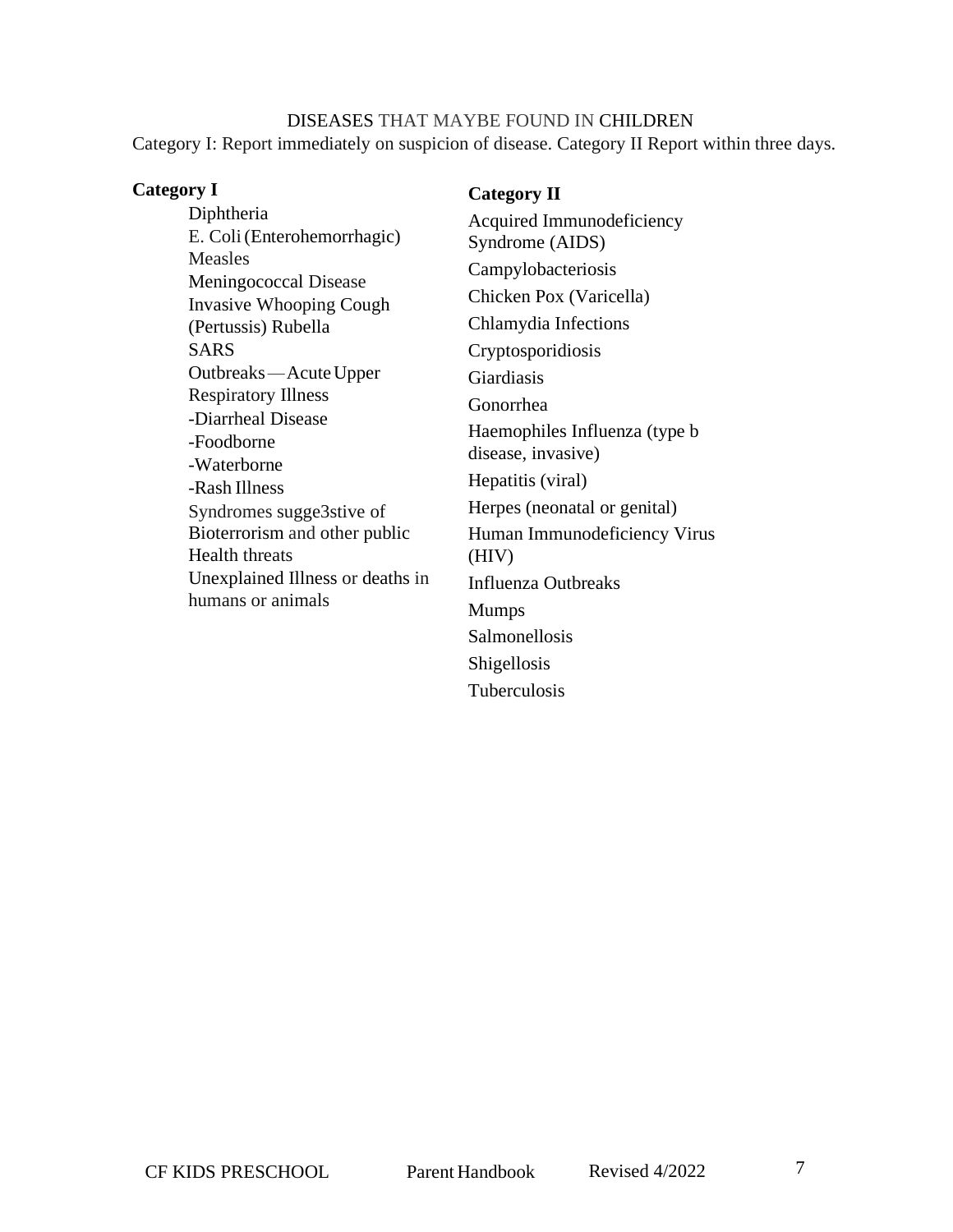# <span id="page-7-0"></span>Covid Policy

CF Kids Preschool Early Childhood Education Program serves children in age groups that are not old enough to be vaccinated. However, we ask all teachers to wear a face mask while carrying for children if they are not fully vaccinated.

#### <span id="page-7-1"></span>Medication

In order for a caregiver to administer a prescribed medication at the Preschool, the Parent must fill out a Medication **Permissionform.** All medicationsmust belabeled withthe child's name and be in the original container.

### <span id="page-7-2"></span>Accidents

Whether indoors, on the playground, or on a walk outside the Preschool, the children are watched carefully. However, accidents occasionally occur. Any accident is reported to the parent. Minor scratches or bumps are reported when the parent picks up the child. Major bumps or cuts resulting in bruises or bleeding will be reported to the parent by the director within as short a period of time as possible with the first priority being to tend to the child. If emergency medical care is necessary, the Director may take thefollowing steps:

- 1. Attempt to contact the parent or guardian
- 2. Attempt to contact the child's physician.
- 3. Attempt to contact the parent or guardian through any of the other persons listed on the emergency information form completed during the admissions process.

If we cannot contact you or your child's physician, we will do any or all of the following:

- 1. Call another physician
- 2. Call an ambulance
- 3. Have the child taken to the hospital in the company of the director/assistant director.

Any health care expenses incurred will be the sole responsibility of the child's parents or guardians. It is imperative that parents report changes in contact information as soon as they occur.

#### <span id="page-7-3"></span>Evacuation

Should it be necessary to evacuate the school, the children will be taken to the area east of the Preschool or the safest area as instructed by emergency responders. The school conducts at least 3 fire drills a year. The staff is instructed in procedures for exiting the building and ensuring the children's safety.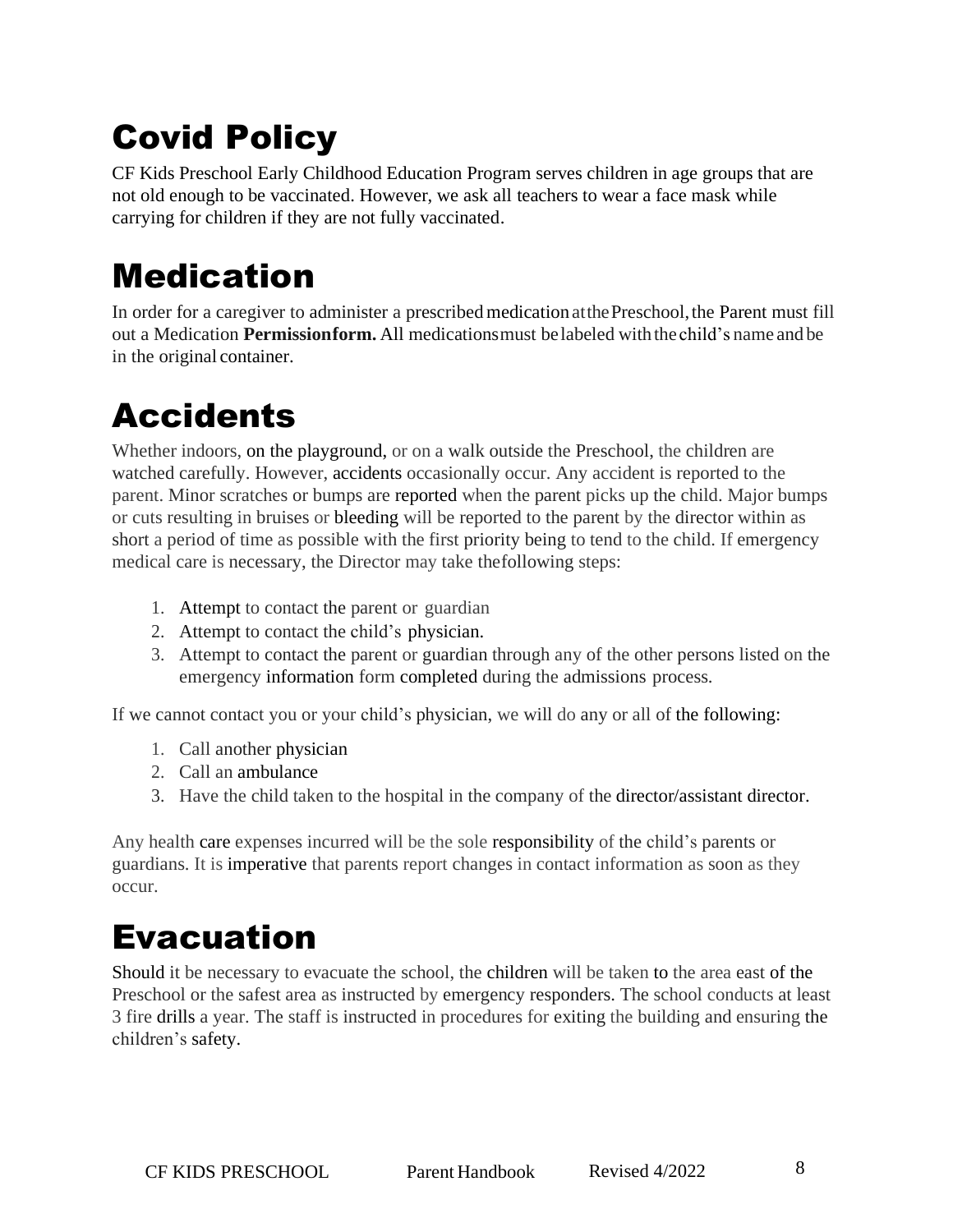#### <span id="page-8-0"></span>Nutrition

Every Child needs to bring a nutritious sack lunch, and snack will be provided by the school. Formula bottles need to be prepared and labeled with the child's name.

Meals, and formulas which are prepared by the child's parents and served by the school will be stored properly until consumed and disposed of.

#### **We are a nut free school.**

#### <span id="page-8-1"></span>Rest Period

A rest period is part of the daily schedule for each age group. The child is encouraged, but not forced, to sleep during this time. **The parent or guardian for each child mustprovide a folding mat and blanket.** Cribsforinfants are provided. As per licensing guidelines, infants younger than one year of age cannot sleep with a blanket. If you wish for your infant under 12 months of age to be bundled, you will need to provide a sleeper garment made of blanket fabric or provide some form of warm clothing to be worn during nap time. Room temperatures are regulated for maximum comfort of the child.

#### <span id="page-8-2"></span>Guidance and Discipline

The staff strives to create an atmosphere of acceptance and to enhance the self- esteem of each child. Physical punishment of any type is never used. When discipline becomes necessary, the Preschool's discipline methods include positive guidance, redirection, and limit setting. We will prohibit the use of humiliating and frightening punishment.

We believe that:

- 1. All children need reasonable limits, which are consistently enforced.
- 2. Children need opportunities to learn to accept responsibility for the consequences of their actions.
- 3. Positive behavior should be reinforced in order to redirect inappropriate behavior.
- 4. Punishment is not to be used in connection with rest, food, ortoilet training.

#### <span id="page-8-3"></span>Outdoor/Indoor Play

Each classroom will have a designated time for outdoor play daily. Parents, please send comfortable closed toe shoes for the children to be able to safely engage in outdoor play. If the weather doesn't permit the children to go outdoors, there is an indoor play area that is designated for the children.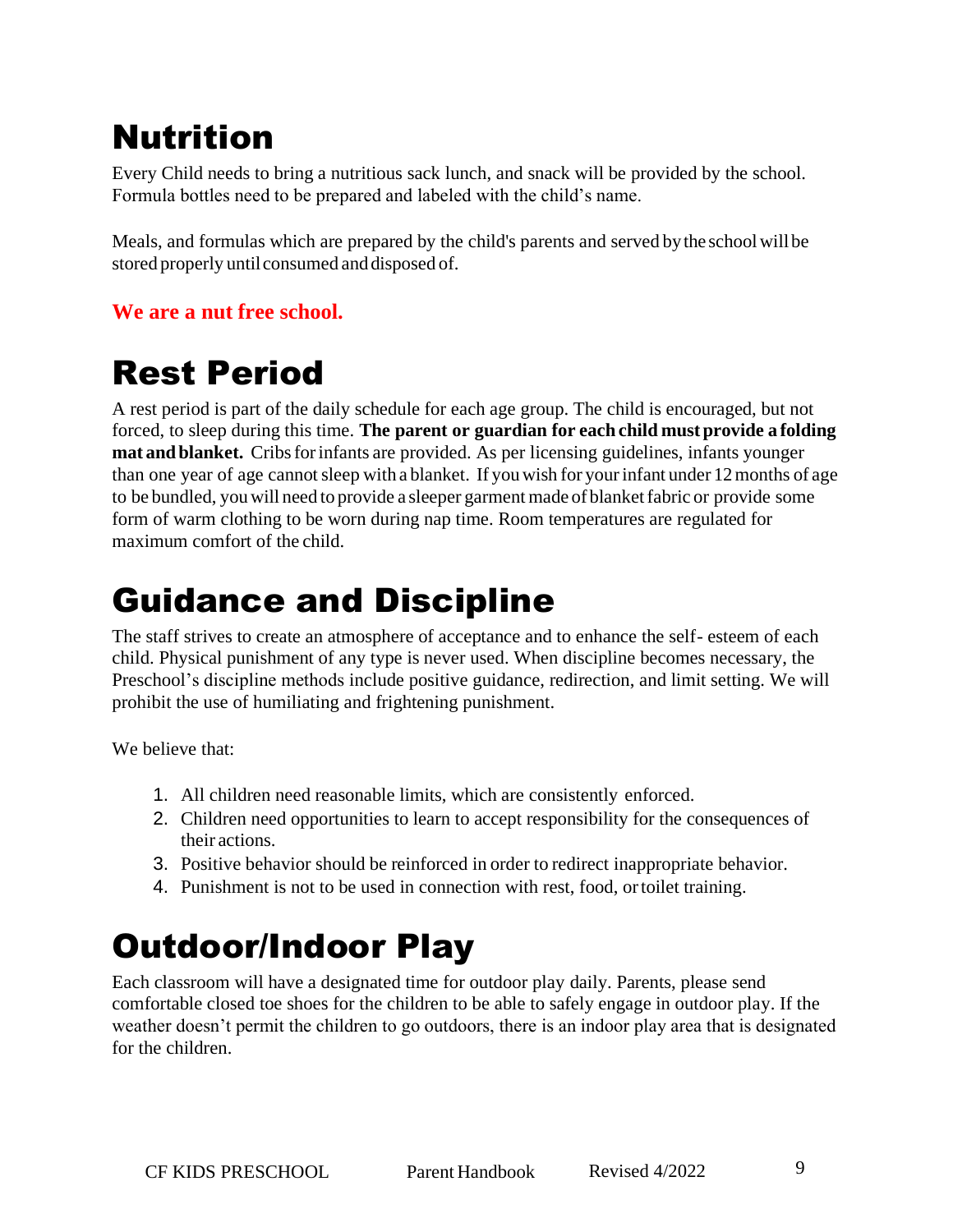#### <span id="page-9-0"></span>Items from Home

Our Preschool is equipped with appropriate toys; therefore, we request that playthings NOT BE BROUGHT FROM HOME. We also ask that child ren not wear rings and necklaces, as they are not safe on playground equipment. If such items are brought to the Preschool, we cannot be responsible for them.

We do not allow the children to play with guns or violent toys of any kind. Never send your child with candy or gum. **ANIMALS ARE NOT ALLOWED AT THE PRESCHOOL (EXCEPT FOR SERVICE ANIMALS).**

#### <span id="page-9-1"></span>Parents of Infants

Infants will be fed according to their individual feeding schedule and will be held while bottlefeeding. Any mother wanting to breast feed her infant will be provided a place to do so.

Please remember to bring:

- 1. A supply of baby food (unopened) and prepared bottles or breast milk(include plastic bottles and caps) **labeled with the child's name.**
- 2. Disposable diapers and wipes.
- 3. An extra set of clothing.

A daily record is kept on the child's chart in the infant room; please take it home at the end of every day.

Also attached is the Safe Sleep Form please fill it out upon enrollment.

#### <span id="page-9-2"></span>Parents of Toddlers

Please remember to bring:

- 1. Disposable diapers and wipes.
- 2. An extra set of clothing is to be left at the school in case of spills or accidents.
- 3. A folding nap mat and blanket.

We will follow the parent's lead with regards to toilet training. Most experts recommend that toilet training begin no earlier than 18 months, preferably around 2 years. Please advise of your home toilet training progress. This works best when both home and learning center are doing the same things.

#### <span id="page-9-3"></span>Checking In/Out

The sign in book is located in the hallway. Please sign in and out on a daily basis. If your child will be absent, please notify the school as soon as you know or by 9:00 am that day. During

CF KIDS PRESCHOOL Parent Handbook Revised 4/2022 10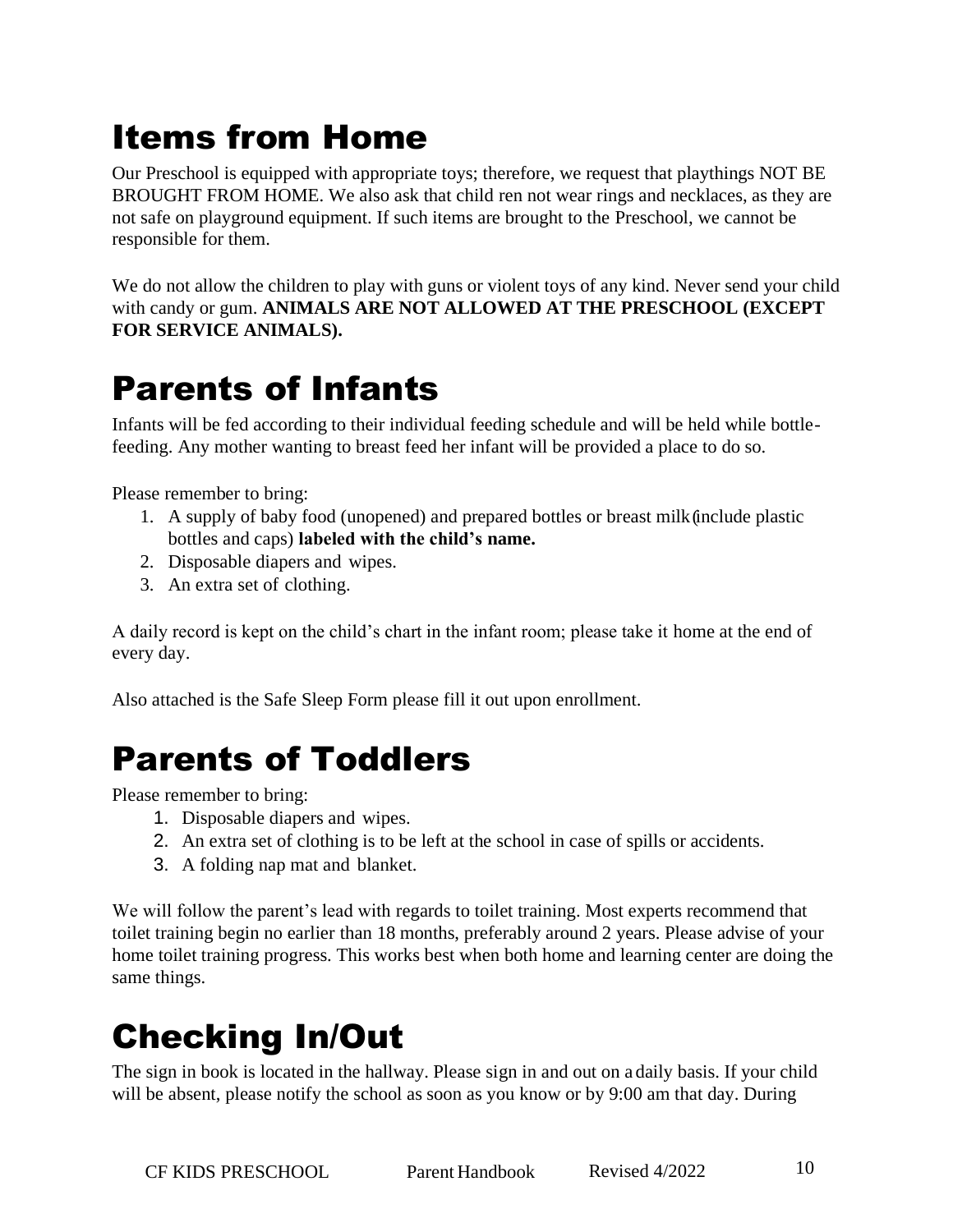dismissal, all parents are required to sign out their children; we will check ID's before dismissing your child into your care. Parents can pick up at their child at the classroom door. If you need to pick up your child early you will be required to fill out an early dismissal form and show your ID.

# <span id="page-10-0"></span>Birthdays

Parents are welcome to provide treats for their child's birthday. If you do not choose to do this, the staff will still make every effort to make your child's day special. If you bring treats, please do not bring any treats containing peanuts or any other nuts, as we may have allergies in the school.